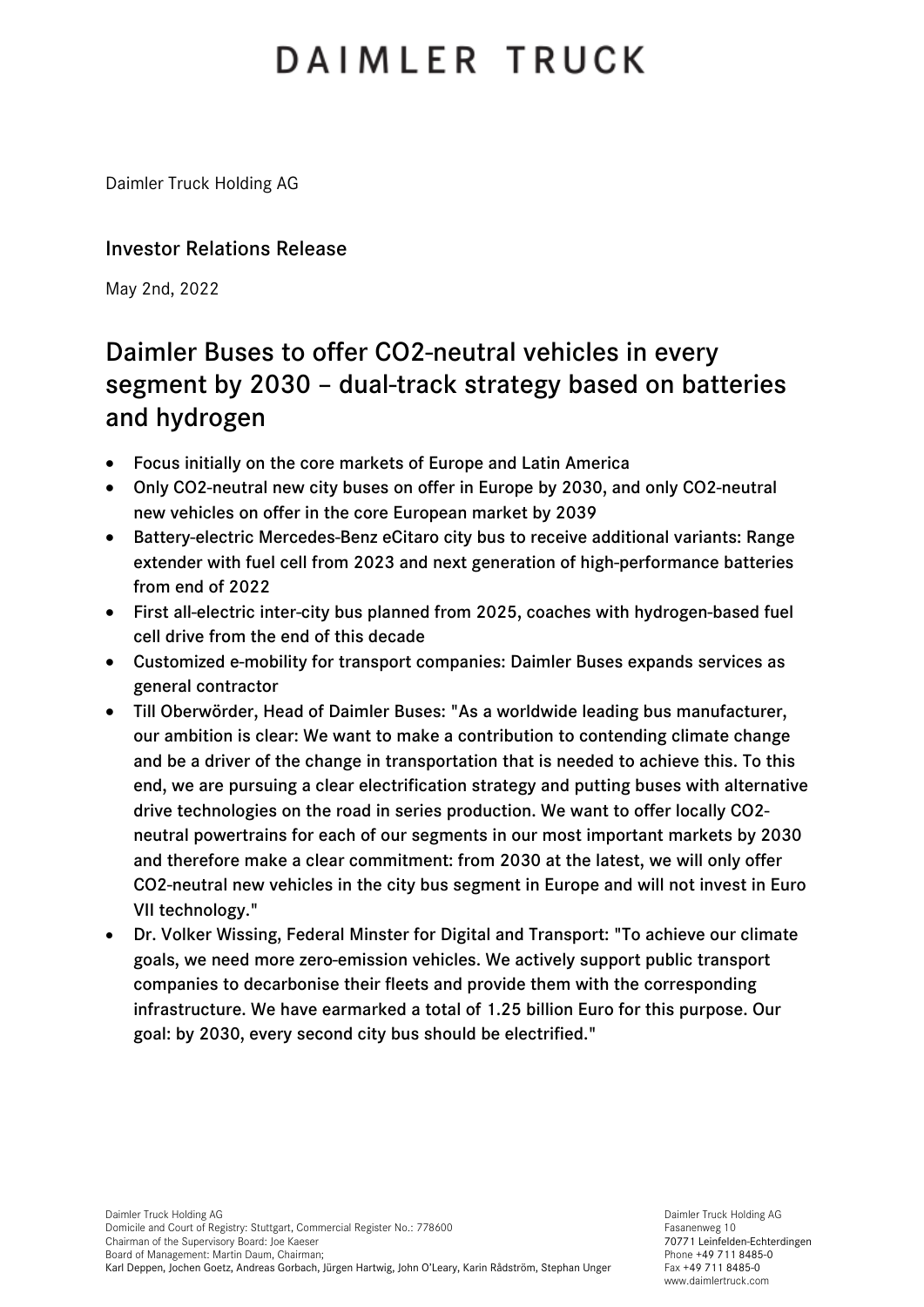Stuttgart / Mannheim – Daimler Buses aims to offer locally CO2-neutral vehicles based on batteries and hydrogen in every segment by 2030. The initial focus will be on the core markets of Europe and Latin America. By 2039, only locally CO2-neutral new vehicles are to be sold in the core market of Europe. In the city bus segment, this is to be the case in Europe as early as 2030. In addition to expanding its portfolio of CO2-neutral vehicles, Daimler Buses is also expanding its service offerings as a general contractor for customers' complete electric infrastructure. This was announced today by Till Oberwörder, Head of Daimler Buses, at an event held by the manufacturer at its Mannheim site. Speakers also included Martin Daum, Chairman of the Board of Management of Daimler Truck, and Dr. Volker Wissing, Federal Minister for Digital and Transport.

On the way to the worldwide electrification of passenger transportation, Daimler Buses plans to launch the first all-electric inter-city bus from 2025 and coaches with hydrogen-based fuel cell drive from the end of this decade. In line with the dual-track strategy of its parent company Daimler Truck, Daimler Buses is focusing on both battery-electric and hydrogenbased technologies - because this is the only way to offer tailored zero-emission solutions for the diverse needs of its customers.

Till Oberwörder, Head of Daimler Buses: "As a worldwide leading bus manufacturer, our ambition is clear: We want to make a contribution to contending climate change and be a driver of the change in transportation that is needed to achieve this. To this end, we are pursuing a clear electrification strategy and putting buses with alternative drive technologies on the road in series production. We want to offer locally CO2-neutral powertrains for each of our segments in our most important markets by 2030 and therefore make a clear commitment: from 2030 at the latest, we will only offer CO2-neutral new vehicles in the city bus segment in Europe and will not invest in Euro VII technology. We are focusing our development efforts entirely on the zero-emission and fully electrically powered eCitaro."

Oberwörder continued, "We take a holistic view of electrification and go far beyond the vehicle itself. We supply our customers with electric mobility on a 'turnkey' basis, which means they get from us all the modules they need for a functioning electric bus service: We supply the buses, we plan the necessary infrastructure as well as the charging management, we manage the conversion of the depot and we train the staff. Our goal is for electro mobility to become an everyday reality in the bus business."

Dr. Volker Wissing, Federal Minster for Digital and Transport: "To achieve our climate goals, we need more zero-emission vehicles. We actively support public transport companies to decarbonise their fleets and provide them with the corresponding infrastructure. We have earmarked a total of 1.25 billion Euro for this purpose. Our goal: by 2030, every second city bus should be electrified."

### **Mercedes-Benz eCitaro with fuel cell and new, more powerful batteries**

Starting in 2023, Daimler Buses will also equip its previously purely battery-electric Mercedes-Benz eCitaro city bus, which has been in series production since 2018, with a hydrogen-based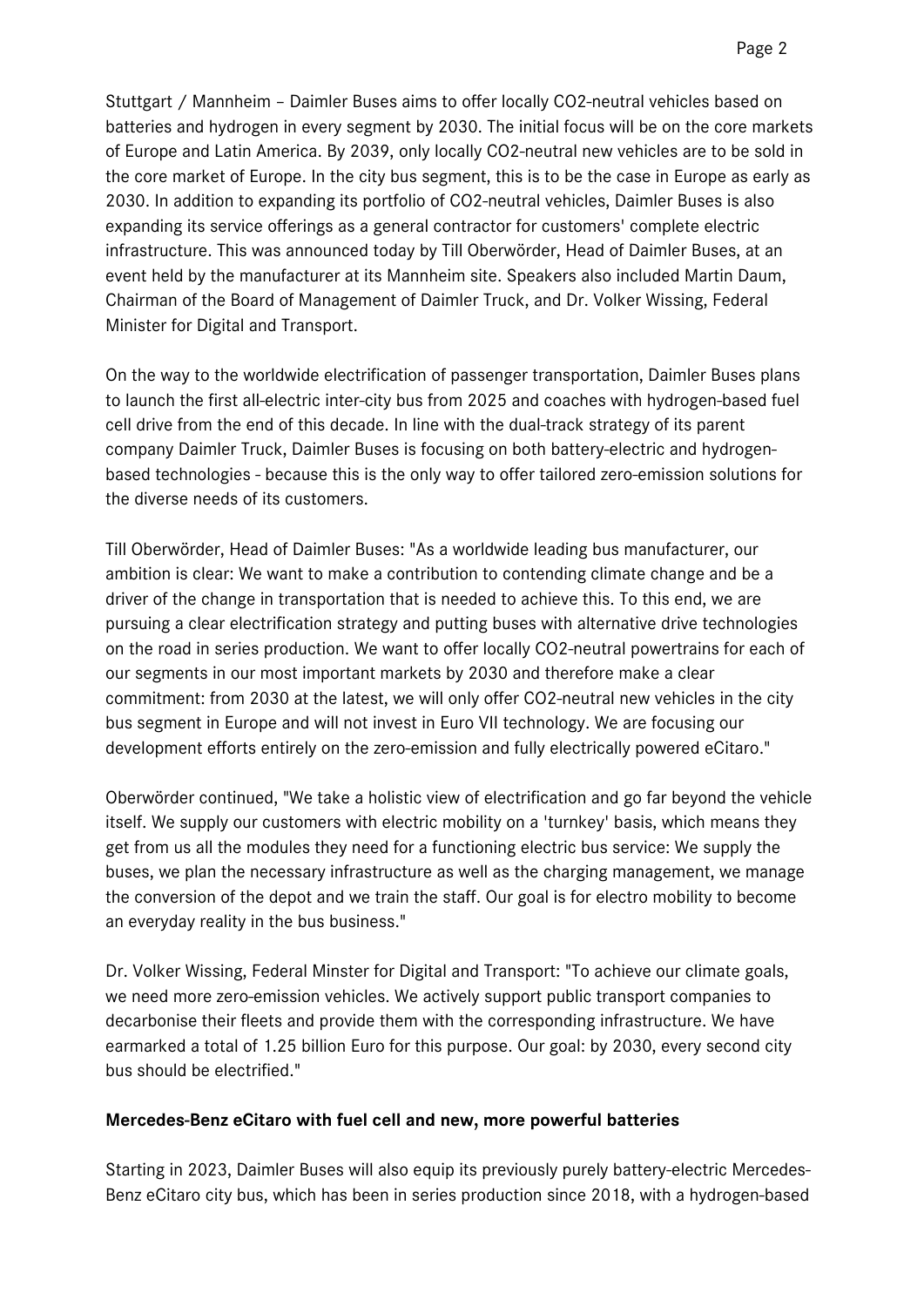fuel cell as a range extender. Daimler Buses is thus adding a vehicle with a range of up to 400 kilometers (solo bus) to its all-electric product portfolio in the city bus segment. As a range extender variant, the powerful and locally CO2-neutral low-floor bus covers even demanding routes and nearly 100 percent of all transport operators range requirements.

The eCitaro Range Extender is still clearly designed for use as a city bus. The drive system continues to be based on the very powerful battery, while the fuel cell serves purely to extend the range and not as the main energy source. The vehicle is thus an all-electric hybrid bus that combines both power sources. The hydrogen is used in gaseous form at a pressure of 350 bar.

In addition, Daimler Buses will offer the eCitaro with a new generation of high-performance batteries from the end of 2022. The high-energy lithium-ion batteries increase the capacity per battery cell by around 50 percent for the same weight and enable reliable ranges of around 280 kilometers (solo bus). The batteries will be used in both the eCitaro, the eCitaro Range Externder and the recently launched all-electric chassis eO500U from Brazil.

The eCitaro is a successful model from Daimler Buses: more than 600 eCitaro are now in daily use by European customers. In 2021, almost every second all-electric city bus newly sold in Germany came from Daimler Buses.

### **Daimler Buses supports transport companies as a full-service provider**

Daimler Buses offers its customers a complete system for the all-electric eCitaro, which includes project planning and consulting services for the smooth operation of an electric fleet as well as the complete construction of the power supply infrastructure. This also includes the corresponding construction measures, which are offered on a turnkey basis if required. On request, transport companies can thus obtain a coordinated overall package comprising bus, power and charging infrastructure as well as suitable software, digital services, appropriate training for staff and aftersales from a single source.

In particular, the charging management of battery-electric buses is crucial for smooth everyday operations for customers. Here, thanks to the recently announced strategic partnership with IVU Traffic Technologies AG, Daimler Buses has supplemented its portfolio with powerful fleet control software specifically tailored to the eCitaro with regard to charging management.

### **Electric chassis for Latin America**

Daimler Buses is driving electrification forward worldwide: production of the first purely battery-electric bus chassis from Daimler Buses for Latin America and markets in the Oceania region, which has been specially adapted to local requirements, will start this year. The "eO500U" chassis with a range of around 250 kilometers will be manufactured at the São Bernardo do Campo site in Brazil and is largely based on the technology of the eCitaro.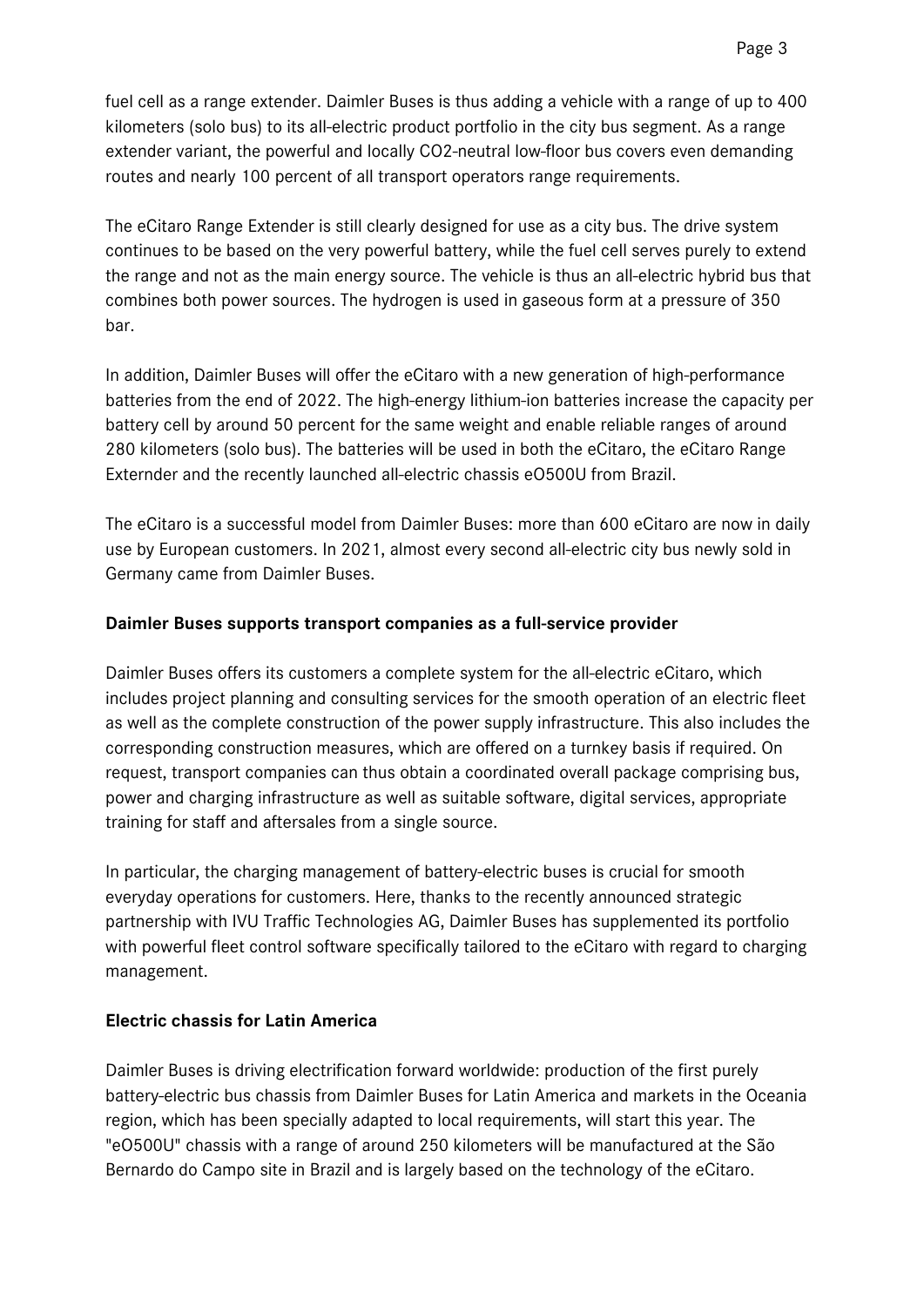Daimler Buses has already taken 100 orders for the chassis in its main Latin American market of Brazil. Delivery is scheduled for between the end of 2022 and the beginning of 2023.

Pictures of the event can be found on our media site: <https://media.daimlertruck.com/go/daimler-buses-emobility-days>

Background information Daimler Buses: Contributing to the responsible design of urban transport.

With this clear roadmap and the dual-track strategy based on battery and hydrogen, Daimler Buses is making an important contribution to responsibly shaping the future of urban transportation with its overall electromobility system. By developing innovative buses and mobility solutions, Daimler Buses aims to help make urban transport more environmentally friendly and resource-efficient. Sustainable solutions for passenger transportation are intended to further improve the quality of life in cities. Daimler Buses is thus already shaping the traffic transition and the public transport of tomorrow with intelligent mobility solutions. This commitment is in line with the sustainable business strategy of Daimler Buses.

#### Forward-looking statements:

This document contains forward-looking statements that reflect our current views about future events. The words "anticipate," "assume," "believe," "estimate," "expect," "intend," "may," "can," "could," "plan," "project," "should" and similar expressions are used to identify forward-looking statements. These statements are subject to many risks and uncertainties, including an adverse development of global economic conditions, in particular a decline of demand in our most important markets; a deterioration of our refinancing possibilities on the credit and financial markets; events of force majeure including natural disasters, pandemics, acts of terrorism, political unrest, armed conflicts, industrial accidents and their effects on our sales, purchasing, production or financial services activities; changes in currency exchange rates, customs and foreign trade provisions; a shift in consumer preferences towards smaller, lower-margin vehicles; a possible lack of acceptance of our products or services which limits our ability to achieve prices and adequately utilize our production capacities; price increases for fuel or raw materials; disruption of production due to shortages of materials, labor strikes or supplier insolvencies; a decline in resale prices of used vehicles; the effective implementation of cost-reduction and efficiency-optimization measures; the business outlook for companies in which we hold a significant equity interest; the successful implementation of strategic cooperations and joint ventures; changes in laws, regulations and government policies, particularly those relating to vehicle emissions, fuel economy and safety; the resolution of pending government investigations or of investigations requested by governments and the conclusion of pending or threatened future legal proceedings; and other risks and uncertainties, some of which are described under the heading "Risk and Opportunity Report" in this Annual Report. If any of these risks and uncertainties materializes or if the assumptions underlying any of our forward-looking statements prove to be incorrect, the actual results may be materially different from those we express or imply by such statements. We do not intend or assume any obligation to update these forward-looking statements since they are based solely on the circumstances at the date of publication.